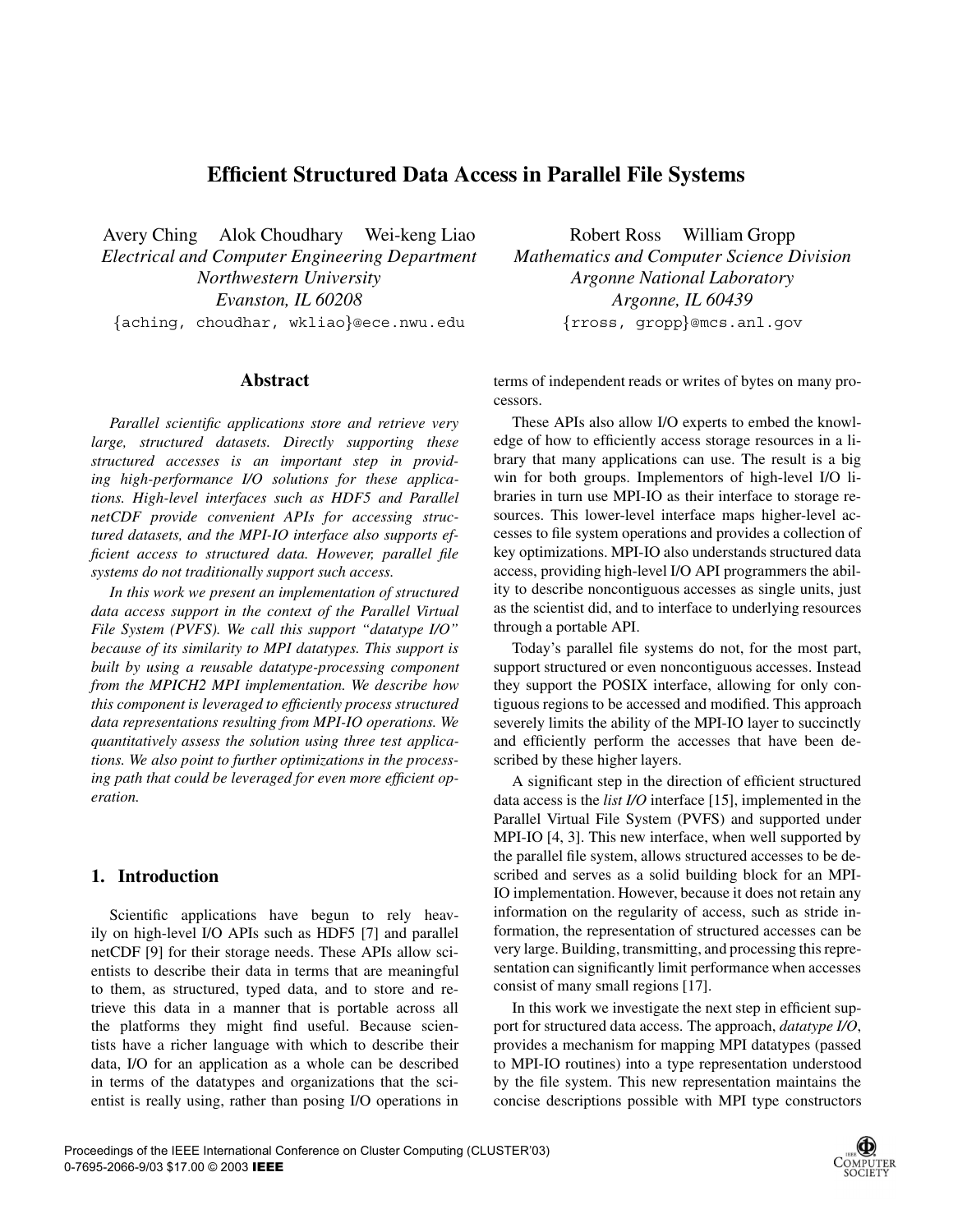

**Figure 1. Example POSIX I/O call. Using traditional POSIX interfaces for this access pattern cost five I/O calls, one per contiguous region.**

such as MPI Type vector. This representation is passed over the network to I/O servers, which may process this directly, avoiding the overhead of building lists of I/O regions at the MPI-IO layer, passing these lists over the network as part of the file system request, or processing these lists during I/O.

In Section 2 we explain the existing approaches for performing noncontiguous access, including list I/O. In Section 3 we describe our prototype implementation of datatype I/O, the component on which it is built, how datatype I/O is integrated into the parallel file system, and some limitations of the implementation. In Section 4 we examine the performance of our prototype using three benchmarks: a tile reading application, a 3D block decomposition I/O kernel, and a simulation of the FLASH I/O checkpoint process. In Section 5 we discuss related efforts and future directions for this work.

# **2. Current Noncontiguous I/O Approaches**

*Noncontiguous* data is simply data that resides in different areas, with gaps between them. Noncontiguous I/O refers to an I/O operation in which data in memory, in file, or in both is noncontiguous. Several approaches have been implemented for supporting noncontiguous I/O access. The first, and most naive, is the approach we call *POSIX I/O*.

# **2.1. POSIX I/O**

Most parallel file systems implement the POSIX I/O interface [8]. This interface provides the capability to perform contiguous data access only. To support noncontiguous access with POSIX I/O, one must break the noncontiguous I/O into a sequence of contiguous I/O operations. This approach to noncontiguous I/O access requires significant overhead in the number of I/O requests that must be processed by the underlying file system. As shown in Figure 1, even simple noncontiguous access patterns can re-

**Data Sieving I/O Example**



**Figure 2. Example data sieving I/O call. By first reading a large contiguous file region into a buffer, data movement is subsequently performed between memory and the buffer.**

sult in numerous contiguous I/O operations. Because operations in parallel file systems often require data movement over a network, latency for I/O operations can be high. For this reason performing many small I/O operations to service a noncontiguous access is very inefficient. Fortunately for users of these file systems, two important optimizations have been devised for more efficiently performing noncontiguous I/O using only POSIX I/O calls: data sieving and two-phase I/O.

# **2.2. Data Sieving I/O**

To address the problem of excessive overhead resulting from using POSIX I/O for contiguous I/O access, *data sieving* reduces the number of I/O operations [13]. When using data sieving, a large region encompassing all the data in the file is accessed with a minimum number of POSIX I/O operations. For read operations, a large contiguous data region containing desired data is first read into a temporary buffer, and the desired data is then extracted into the user's buffer. For write operations, a read-modify-write sequence is performed. A large contiguous region is read into a temporary buffer, new data is placed into the appropriate positions in this buffer, and the buffer is then written back to storage. In order to ensure consistency during concurrent operations, a lock must be held on the region to be modified during the read-modify-write process.

This approach is efficient when the desired noncontiguous regions exhibit good spatial locality (i.e., are close together). When data is more dispersed, however, data sieving accesses a great deal of additional data in order to perform the operation and, at some point, becomes less effective than simply using a sequence of POSIX I/O calls.

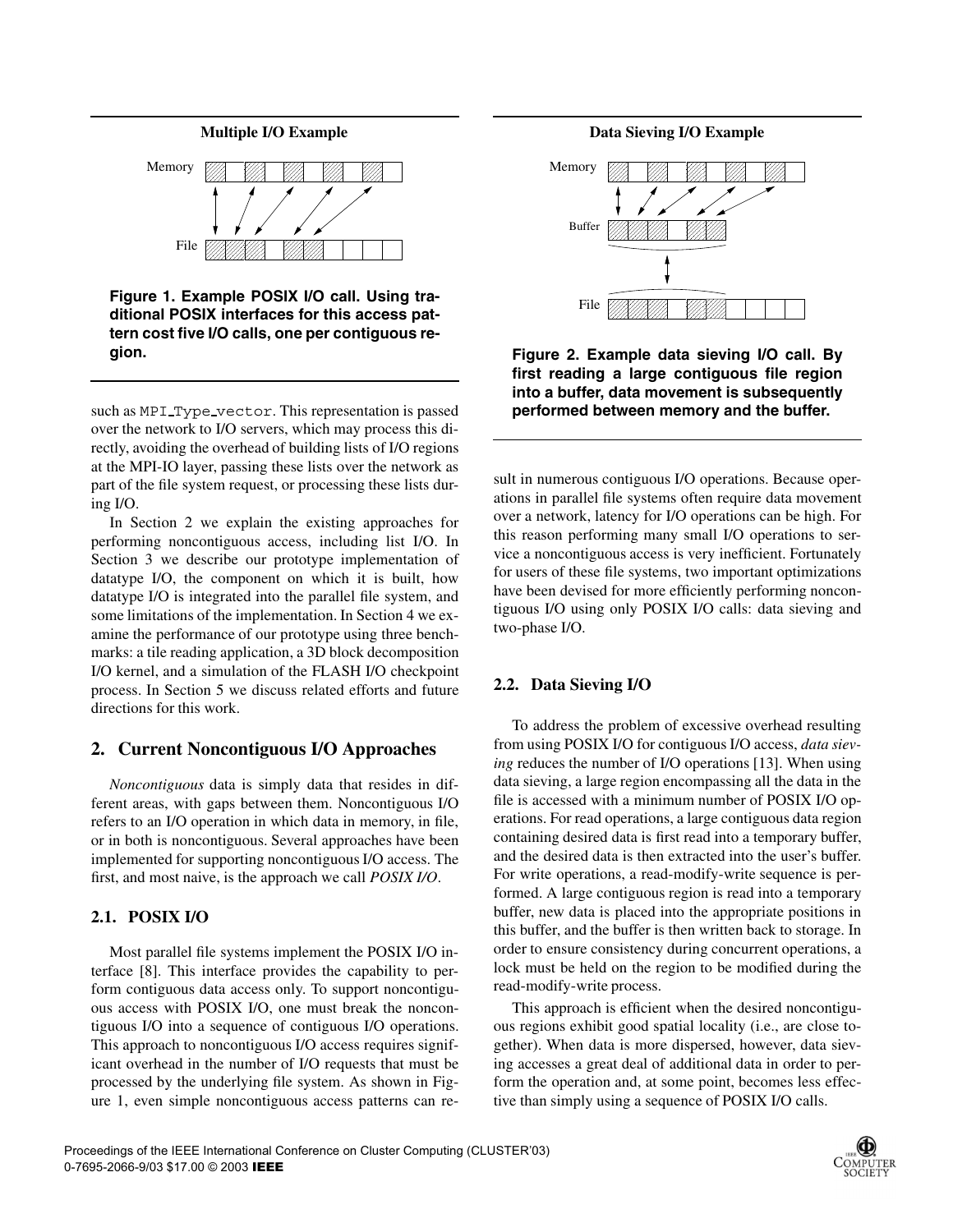

#### **Collective I/O Example**

**Figure 3. Example collective I/O call. Interleaved file access patterns can be effectively accessed in larger file I/O operations with the two-phase I/O method.**

#### **2.3. Two-Phase I/O**

When used to their fullest, interfaces such as MPI-IO give a great deal of information about how the application as a whole is accessing storage. One example of this is the collective I/O calls that are part of the MPI-IO API. By making collective I/O calls, applications tell the MPI-IO library not only that each process is performing I/O but also that these I/O operations are part of a larger whole. This information provides additional opportunities for optimization over application processes performing independent operations.

The *two-phase* I/O optimization, developed by Thakur et al., is one example of a collective I/O optimization [12]. The two-phase method builds on POSIX I/O operations and data sieving. The two-phase method identifies a subset of the processes that will actually perform I/O; these processes are known as *aggregators*. Each aggregator is responsible for I/O to a specific portion of the file; the implementation in ROMIO calculates these regions dynamically based on the size and location of the accesses in the collective operation.

Read operations using the two-phase method are performed as shown in Figure 3. First, aggregators read a contiguous region containing desired data from storage and put this data in a temporary buffer. Next, data is redistributed from these temporary buffers to the final destination pro-



**Figure 4. Example list I/O call. Only a single I/O request is necessary to handle this noncontiguous access because of more descriptive I/O requests.**

cesses. Write operations are performed in a similar manner. First, data is gathered from all processes into temporary buffers on aggregators. Next, this data is written back to storage using POSIX I/O operations. An approach similar to data sieving is used to optimize this write back to storage in the case where there are still gaps in the data. Alternatively, other noncontiguous access methods, such those described in upcoming sections, can be leveraged for further optimization.

Two-phase I/O has a distinct advantage over data sieving alone in that it is significantly more likely to see dense regions of desired data because of combining the regions of many processes. Hence, the reads and writes in two-phase I/O are more efficient than data sieving in many cases. However, two-phase I/O also relies on the MPI implementation providing high-performance data movement. If the MPI implementation is not significantly faster than the aggregate I/O bandwidth in the system, the overhead of the additional data movement in two-phase I/O is likely to prevent it from outperforming the direct access optimizations (data sieving I/O, list I/O, and datatype I/O).

### **2.4. List I/O**

The *list I/O* interface is an enhanced parallel file system interface designed to support noncontiguous accesses [15]. List I/O provides an interface capable of describing accesses that are noncontiguous in both memory and file (see prototypes in Figure 5). With this interface an MPI-IO implementation can *flatten* the memory and file datatypes (convert them into lists of contiguous regions) and then describe an MPI-IO operation with a single list I/O call. Given an efficient implementation in the parallel file system, this interface can significantly boost performance. In previous works we discussed the implementation of list I/O in PVFS and

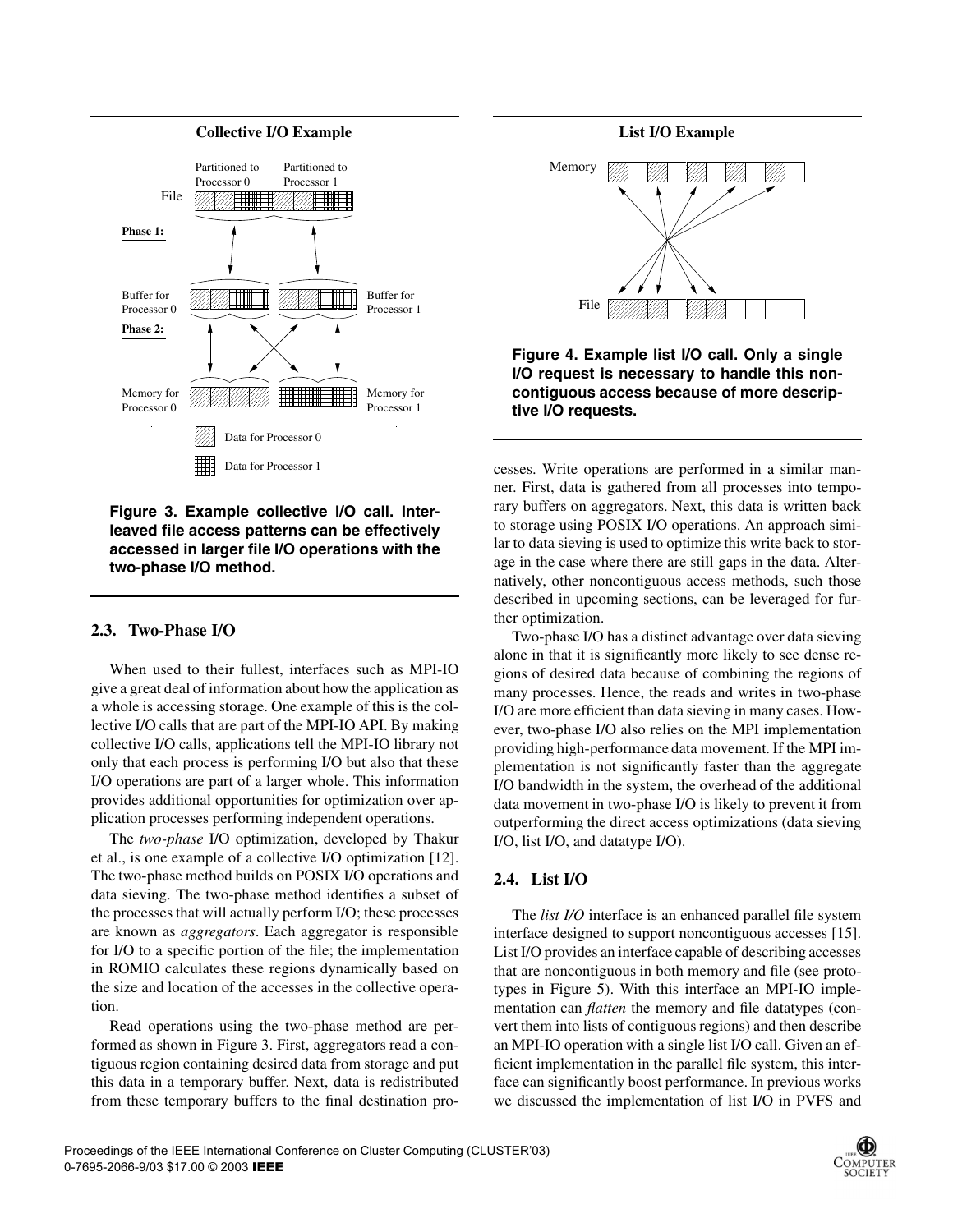support for list I/O under the ROMIO MPI-IO implementation [4, 3].

The major drawbacks of list I/O are the creation and processing of these large lists and the transmission of these lists from client to server inside the parallel file system layer. Additionally, given that we want to bound the size of I/O requests within the file system, only a fixed number of regions can be described in one request. Thus, while list I/O does significantly reduce the number of I/O operations (in our implementation by a factor of 64), a linear relationship still exists between the number of noncontiguous regions and the number of I/O operations (within the file system layer). Hence, while list I/O is an important addition to the optimizations available under MPI-IO, it does not replace two-phase or data sieving, but rather augments them.

# **3. Datatype I/O**

*Datatype I/O* is an effort to address the deficiencies seen in the list I/O interface when faced with accesses that are made up of many small regions, particularly ones that exhibit some degree of regularity. Datatype I/O borrows from the datatype concept that has proven invaluable for both message passing and I/O in MPI applications. The constructors used in MPI datatypes allow for concise descriptions of the regular, noncontiguous data patterns seen in many scientific applications, such as extracting a row from a twodimensional dataset.

The datatype I/O interface, shown in Figure 6, replaces the lists of I/O regions seen in the list I/O interface with an address, count, and datatype for memory and a displacement, datatype, and offset into the datatype for file. These correspond directly to the address, count, datatype, and offset into the file view passed into an MPI-IO call and the displacement and file view datatype previously defined for the file. The datatype I/O interface is not meant to be used by application programmers; it is an interface specifically for use by I/O library developers. Helper routines are used to convert MPI datatypes into the format used by the datatype I/O functions. A full-featured implementation of datatype I/O would

- maintain a concise datatype representation locally and avoid datatype flattening,
- use this concise datatype representation when describing accesses, and
- service accesses using a system that processes this representation.

Our prototype implementation of datatype I/O was written as an extension to the Parallel Virtual File System. The ROMIO MPI-IO implementation was likewise modified to use datatype I/O calls for PVFS file system operations.

We emphasize while we present this work in the context of MPI-IO and MPI datatypes, nothing precludes our using the same approach to directly describe datatypes from other APIs, such as HDF5 hyperslabs.

# **3.1. The Parallel Virtual File System and ROMIO MPI-IO Implementations**

The Parallel Virtual File System is a parallel file system for commodity Linux clusters [1]. It provides both a clusterwide consistent name space and user-defined file striping. PVFS is a client-server system consisting of clients, a metadata server, and I/O servers. Clients retrieve a list of the I/O servers that contain the file data from the metadata server at file open time. Subsequent reading or writing is processed directly by the I/O servers without manager interaction.

The approach that PVFS uses for processing requests is detailed in [10]. In short, PVFS builds a data structure called a *job* on each client and server for every client/server pair involved in an I/O operation. This structure points to a list of *accesses*, which are contiguous regions in memory (on a client) or in file (on a server) that must be moved across the network. This is essentially the flattened representation of the datatype being used to move data. While this is not ideal from a processing overhead standpoint, we will retain this representation in this testing; it would be very time consuming to reimplement this component of PVFS.

ROMIO is the MPI-IO implementation developed at Argonne National Laboratory [14]. It builds on the MPI-1 message-passing operations and supports many underlying file systems through the use of an abstract interface for I/O (ADIO). ADIO allows the use of file system specific optimizations such as the list I/O and datatype I/O interfaces described here. Additionally, ROMIO implements the data sieving and two-phase optimizations described in Sections 2.2 and 2.3. It also implements a datatype flattening system that is used to support list I/O for PVFS.

## **3.2. Datatype I/O Implementation in PVFS and ROMIO**

Our datatype I/O prototype builds on the datatype processing component in MPICH2 [11]. Three key characteristics of this implementation make it ideal for reuse in this role:

- Simplified type representation (over MPI datatypes)
- Support for partial processing of datatypes
- Separation of type parsing from action to perform on data

Types are described by combining a concise set of descriptors called *dataloops*. Dataloops can be of five types: contig, vector, blockindexed, indexed, and struct [6]. These five

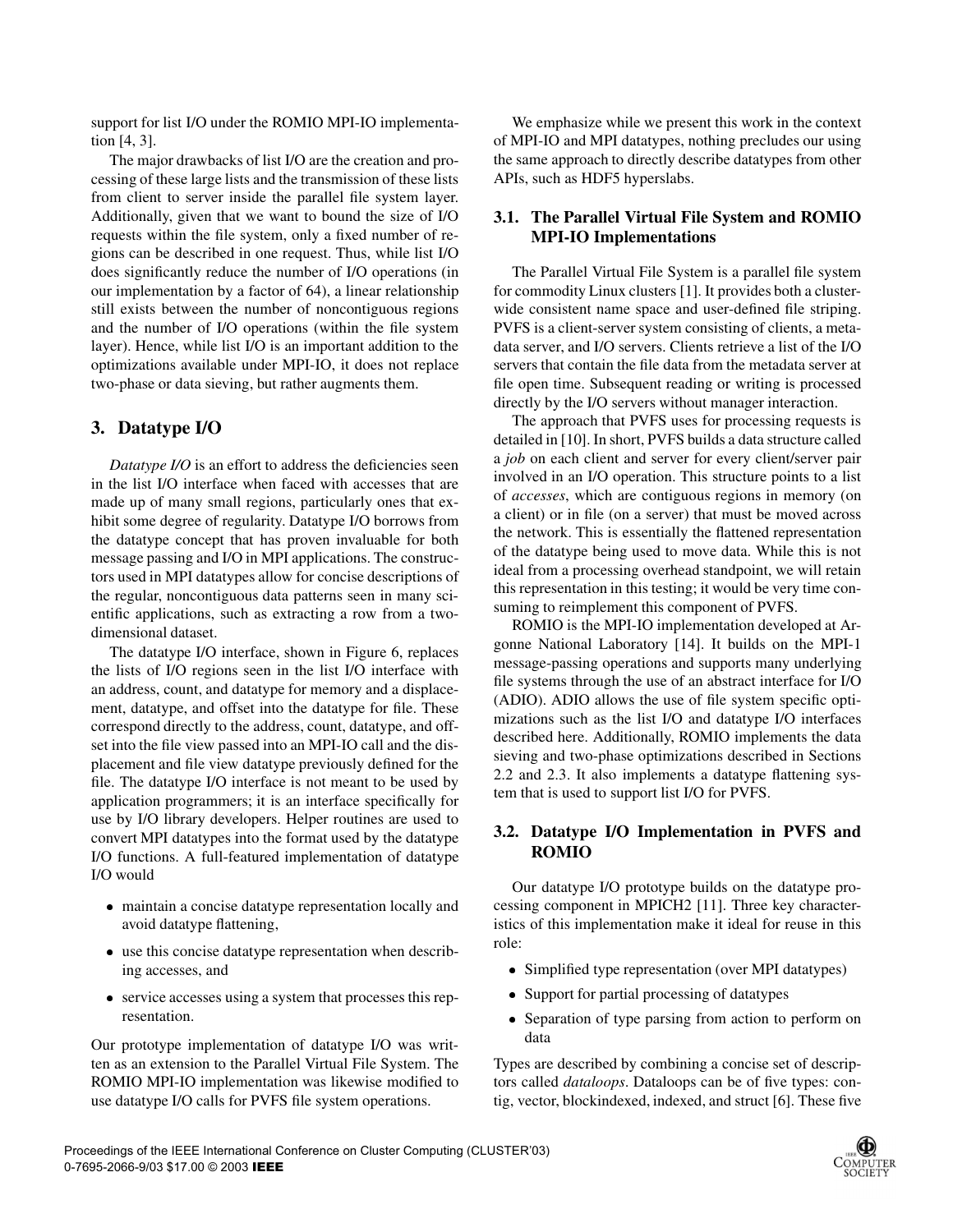int listio read(int fd, int mem list count, void \*mem offsets[], int mem\_lengths[], int file\_list\_count, int file\_offsets[], int file\_lengths[]) int listio write(int fd, int mem list count, void \*mem offsets[], int mem lengths[], int file list count, int file offsets[], int file\_lengths[])

#### **Figure 5. List I/O prototypes**

int dtype read(int fd, void \*mem\_addr, int mem\_dtype\_count, dtype \*mem\_dtype, int file dtype disp, int offset into dtype, dtype \*file dtype)

int dtype\_write(int fd, void \*mem\_addr, int mem\_dtype\_count, dtype \*mem\_dtype, int file dtype disp, int offset into dtype, dtype \*file dtype)



### **Figure 7. Example datatype I/O call. Since file datatype are broken into file offset-length pairs at the I/O servers, the number of I/O requests is dramatically reduced for regular access patterns.**

### **Figure 6. Datatype I/O prototypes**

types capture the maximum amount of regularity possible, keeping the representation concise. At the same time these are sufficient to describe the entire range of MPI datatypes. Simplifying the set of descriptors aids greatly in implementing support for fast datatype processing because it reduces the number of cases that the processing code must handle. The type's extent is retained in this representation (a general concept) while the MPI-specific LB and UB values are eliminated. This simplification has the added benefit of allowing resized type processing with no additional overhead in our representation. We use dataloops as the native representation of types in our PVFS implementation.

The MPICH2 datatype component provides the functions necessary to process dataloop representations. We provide functions to convert MPI datatypes into dataloops and functions that are called during processing to create the offset-length pairs we need to build the PVFS job and access structures. Additionally we provide functionality for shipping dataloops as part of I/O requests. In our prototype, MPI datatypes are converted to dataloops by a recursive process built by using the functions MPI Type get envelope and MPI Type get contents. By utilizing these MPI functions, we can ensure the portability of our datatype I/O method across different MPI implementations. The resulting dataloop representation is passed into the datatype I/O calls and from there sent to the relevant I/O servers. The dataloops are converted into the job and access structures on servers and clients side to create the traditional PVFS job and access structures. Figure 7 outlines this process. PVFSspecific functions for creating these offset-length pairs are passed to the dataloop processing component. These functions are written to efficiently convert contiguous, vector, and indexed dataloops into offset-length pairs, and they include optimizations to coalesce adjacent regions. The par-

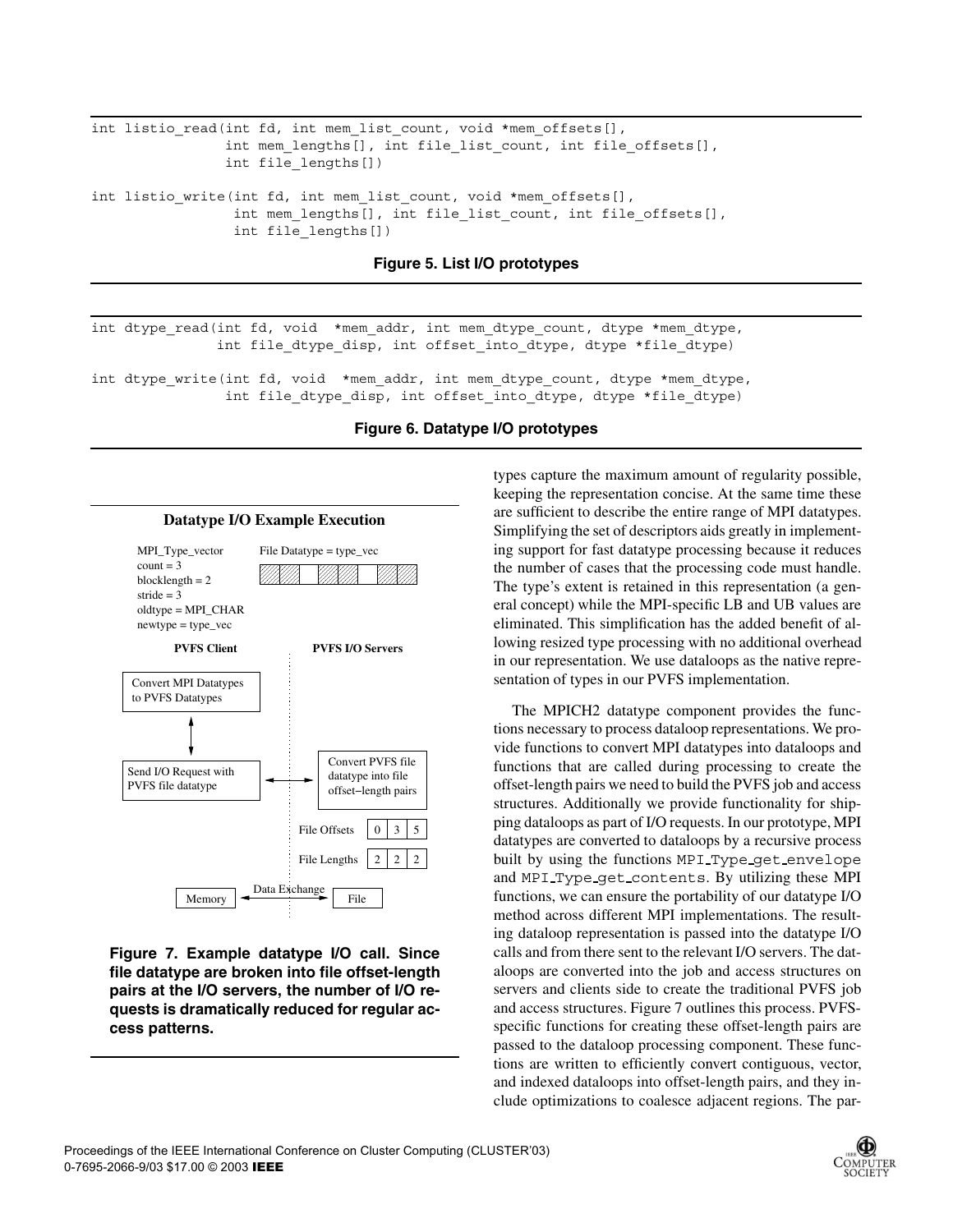tial processing capabilities of the datatype processing component are used to limit the overhead of storing the intermediate offset-length pairs that are created through dataloop processing.

This is only a partial implementation of the datatype I/O approach, in that a complete approach would avoid the creation of lists of regions on server and client. However, we will show that even without this final capability our prototype exhibits clear performance benefits over the other approaches.

Because the MPI datatypes are converted at every MPI I/O operation into dataloops, we expect there to be slightly higher overhead in the local portion of servicing these operations in comparison to list I/O. On the other hand, because we are concisely describing these types, we expect to see significantly less time spent moving the I/O description across the network.

### **4. Performance Evaluation**

To evaluate the performance of the datatype I/O optimization against the other noncontiguous I/O methods, we ran a series of noncontiguous MPI-IO tests including a three-dimensional block access test, a tile reader benchmark, and the FLASH I/O simulation. For each test we provide a table summarizing the I/O characteristics of the test for each of the tested access methods.

#### **4.1. Benchmark Configuration**

Our results were gathered on Chiba City at Argonne National Laboratory [2]. Chiba City has 256 nodes available with dual Pentium III processors, 512 MBytes of RAM, a single 9 GByte Quantum Atlas IV SCSI drive, and a 100 Mbits/sec Intel EtherExpress Pro fast-ethernet card operating in full-duplex mode. Each node is using RedHat 7.3 with kernel 2.4.21-rc1 compiled for SMP use. Our PVFS server configuration for all test cases included 16 I/O servers (one also doubled as a metadata server). PVFS files were created with a 64 KByte strip size (1 MByte stripes across all servers). In the tile reader tests we allocate one process per node because so few nodes are involved. In the other two cases we allocate two processes per node. Our prototype was built using the ROMIO version 1.2.4 and PVFS version 1.5.5. All data sieving and collective operations were conducted with a 4 Mbyte buffer size. Our results are the average of three test runs.

All read benchmarks are conducted with POSIX I/O, data sieving I/O, two-phase collective I/O, list I/O, and datatype I/O. ROMIO can support write operations with data sieving I/O only if file locking is supported by the underlying file system. Since PVFS does not support file locking, we cannot perform data sieving writes on PVFS. We



**Figure 8. Tile reader access pattern and performance**

note, however, that for file systems that do allow file locking, data sieving performance for writes will have worse performance than data sieving reads for the same access pattern, for two reasons. Data sieving writes perform the same data movement from file system into the data sieving buffer at the client and then data movement from data sieving buffer to memory buffer, but they also have to write this data back, thereby doubling the network data transfer of a data sieving read. Also, locking the modified regions can cause serialization of I/O requests for overlapping requests, another serious overhead. On the other hand, the MPI-IO consistency semantics do allow us to perform a read-modify-write during collective I/O. Thus, an approach similar to data sieving is used in the two-phase write case.

#### **4.2. Tile Reader Benchmark**

Often the amount of detail in scientific application visualization exceeds the display capabilities of a single desktop monitor. In these cases an array of displays, usually LCDs or projectors, is used to create a more high-resolution display than would otherwise be available. Because of the high

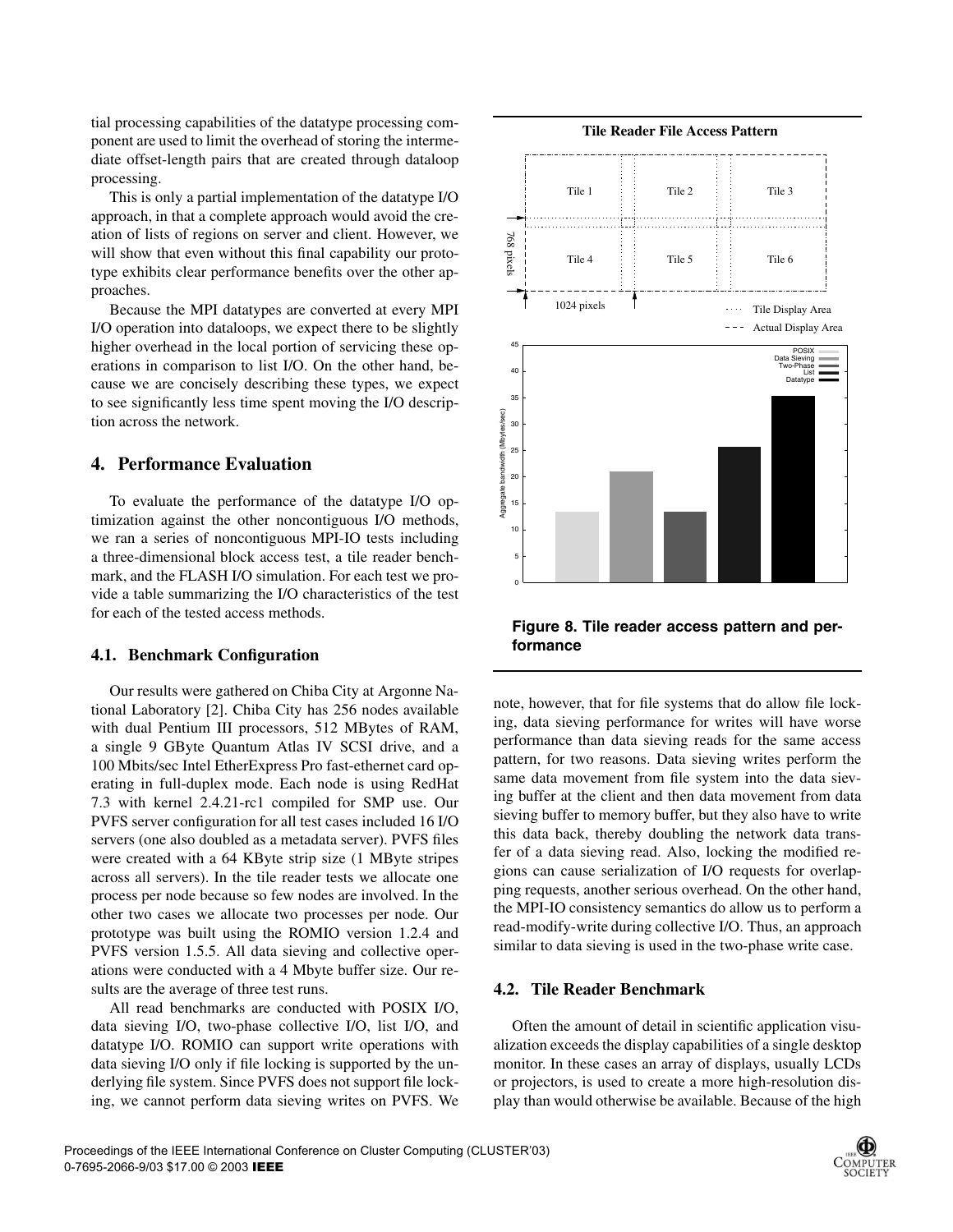|                  | Desired Data | Data Accessed | # of I/O Ops | <b>Resent Data</b> |  |
|------------------|--------------|---------------|--------------|--------------------|--|
|                  | per Client   | per Client    | per Client   | per Client         |  |
| POSIX I/O        | 2.25 MB      | 2.25 MB       | 768          |                    |  |
| Data Sieving I/O | 2.25 MB      | 5.56 MB       |              |                    |  |
| Two-Phase I/O    | 2.25 MB      | 1.70 MB       |              | 1.50 MB            |  |
| List I/O         | 2.25 MB      | 2.25 MB       | 12           |                    |  |
| Datatype I/O     | 2.25 MB      | 2.25 MB       |              |                    |  |

**Table 1. I/O Characteristics of the tile reader benchmark**

density of these displays, the I/O rates necessary to display data are very high. Typically an array of PCs is used to provide inputs to the individual devices, or *tiles*, that make up the display. The tile reader benchmark is a tool for measuring the rate at which an I/O system can serve data to such a system.

The tile reader benchmark uses a 3 by 2 array of compute nodes (shown in Figure 8) to each display a fraction of the entire frame. By accessing only the tile data for its own display, the compute nodes exhibit a simple noncontiguous file access pattern. The six compute nodes each render a portion of the display with 1024 pixel by 768 pixel resolution and 24-bit color. In order to hide the merging of display edges, there is a 270-pixel horizontal overlap and a 128-pixel vertical overlap between tiles. Each frame is 10.2 MBytes. This data is read into a contiguous buffer in memory. Our tests were conducted with a frame set consisting of 100 frames played back in sequence.

We can see in Figure 8 that datatype I/O is the clear winner in terms of performance for this benchmark, 37% faster than list I/O. The characteristics of the resulting reads using the optimizations tested are shown in Table 1. The datatype I/O result is due to the combination of a single, concise I/O operation and no extra data file data being transferred, and no data passing over the network more than once. In contrast, POSIX I/O requires 768 read operations, data sieving requires more than twice as much data to be read as is desired, two-phase I/O requires resending about 88% of the data read, and list I/O sends a list of 768 offset-length pairs as part of the requests (9 KBytes of total data in I/O requests from each client).

### **4.3. ROMIO Three-Dimensional Block Test**

The ROMIO test suite comprises a number of correctness and performance tests. One of these, the coll perf.c test, measures the I/O bandwidth for both reading and writing to a file with a file access pattern of a three-dimensional block-distributed array. The three-dimensional array, shown graphically in Figure 9, has dimensions 600 x 600 x 600 with an element size of an integer (4 bytes on our test platform). Each process reads or writes a single one of these blocks. The memory datatype is contiguous.



**Figure 10. 3D block read and write performance**

Table 2 characterizes the resulting I/O patterns using our tested optimizations, and Figure 10 shows the results of our tests. Again, datatype I/O is the clear performance winner; peak performance is more than double that of the next-best approach. Of note is the unusual drop in performance in the read case as number of processes increases. We believe that this is due to the increased overhead of offset-length list processing on the server side. Because the servers are the source of data, and clients are operating on a contigu-

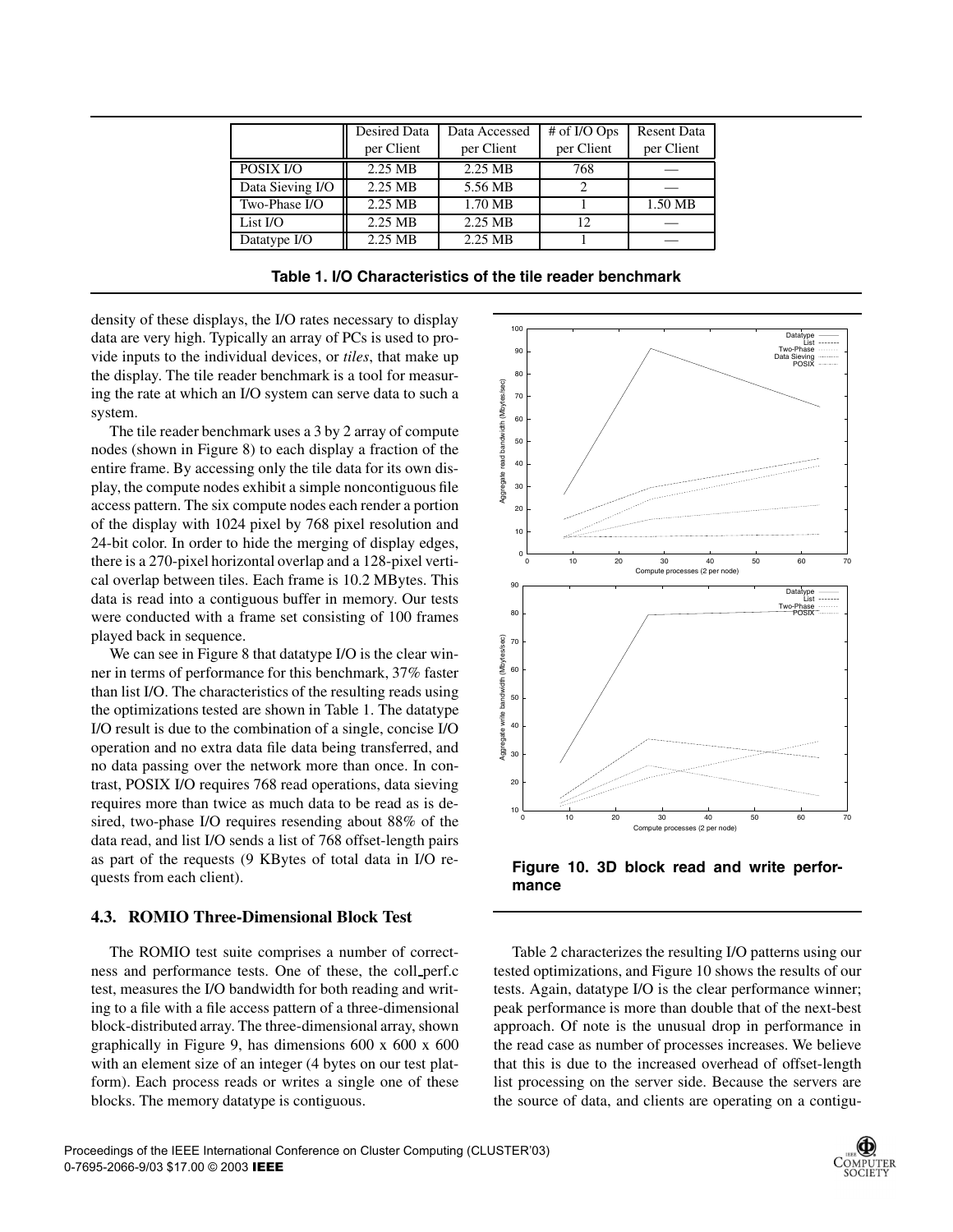|                  | Desired Data<br>per Client | Data Accessed<br>per Client | # of I/O Ops<br>per Client | <b>Resent Data</b><br>per Client |
|------------------|----------------------------|-----------------------------|----------------------------|----------------------------------|
|                  |                            |                             |                            |                                  |
| 8 Clients        |                            |                             |                            |                                  |
| POSIX I/O        | 103 MB                     | 103 MB                      | 90,000                     |                                  |
| Data Sieving I/O | 103 MB                     | 412 MB                      | 103                        |                                  |
| Two-Phase I/O    | 103 MB                     | 103 MB                      | 26                         | 77.2 MB                          |
| List I/O         | 103 MB                     | 103 MB                      | 1408                       |                                  |
| Datatype I/O     | 103 MB                     | 103 MB                      |                            |                                  |
| 27 Clients       |                            |                             |                            |                                  |
| POSIX I/O        | 30.5 MB                    | 30.5 MB                     | 40,000                     |                                  |
| Data Sieving I/O | 30.5 MB                    | 274.7 MB                    | 69                         |                                  |
| Two-Phase I/O    | 30.5 MB                    | 30.5 MB                     | 8                          | 27.1 MB                          |
| List I/O         | 30.5 MB                    | 30.5 MB                     | 626                        |                                  |
| Datatype I/O     | 30.5 MB                    | 30.5 MB                     | 1                          |                                  |
| 64 Clients       |                            |                             |                            |                                  |
| POSIX I/O        | 12.9 MB                    | 12.9 MB                     | 22,500                     |                                  |
| Data Sieving I/O | 12.9 MB                    | 206.0 MB                    | 52                         |                                  |
| Two-Phase I/O    | 12.9 MB                    | 12.9 MB                     | $\overline{4}$             | 12.1 MB                          |
| List I/O         | 12.9 MB                    | 12.9 MB                     | 352                        |                                  |
| Datatype I/O     | 12.9 MB                    | 12.9 MB                     | 1                          |                                  |

**Table 2. I/O Characteristics of the ROMIO three-dimensional block test**





ous region of memory, any delays caused by list processing will directly impact performance. On the other hand, in the write case the servers are data sinks. Buffering in the TCP stack helps hide this inefficiency, although it might appear at larger numbers of processes. This overhead is not visible in the list I/O results because the number of I/O operations and the size of the I/O requests obscures this effect. A full-featured datatype I/O implementation that operated directly on the dataloop representation would likely not exhibit this behavior.

# **4.4. FLASH I/O Simulation**

The FLASH code is an adaptive mesh refinement application that solves fully compressible, reactive hydrodynamic equations, developed mainly for the study of nuclear flashes on neutron stars and white dwarfs [5]. Because the FLASH code has a very long execution time, checkpointing is a necessary component of the application. During checkpointing, blocks of data are reorganized from the in-memory organization, which includes ghost cells, into a new in-file organization. The in-file organization is stored

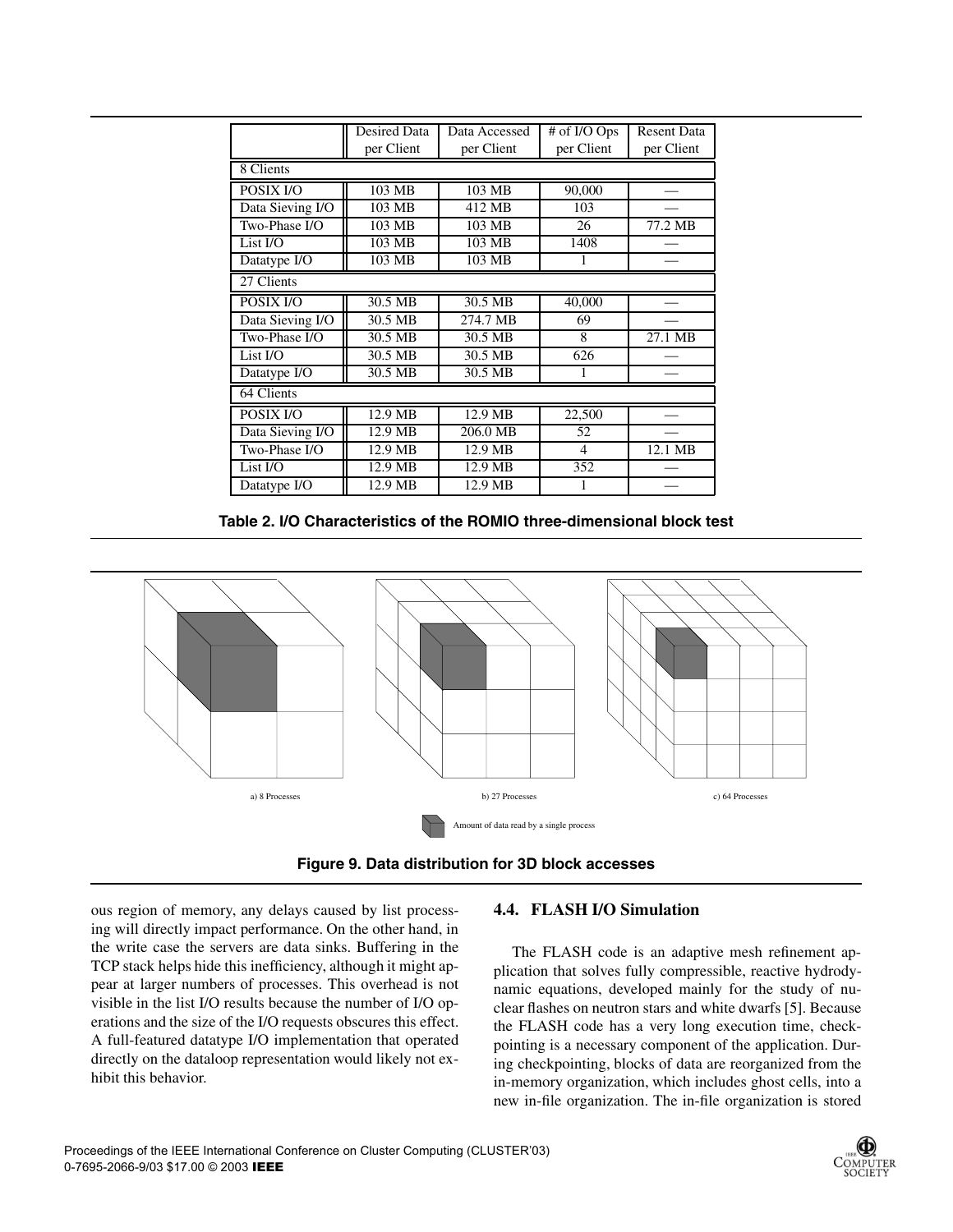|                  | Desired Data<br>per Client | Data Accessed<br>per Client | $#$ of I/O Ops<br>per Client | <b>Resent Data</b><br>per Client |
|------------------|----------------------------|-----------------------------|------------------------------|----------------------------------|
| POSIX I/O        | 7.50 MB                    | 7.50 MB                     | 983,040                      |                                  |
| Data Sieving I/O |                            |                             |                              |                                  |
| Two-Phase I/O    | 7.50 MB                    | 7.50 MB                     |                              | 7.5 MB $*$ $\frac{n-1}{n}$       |
| List I/O         | 7.50 MB                    | 7.50 MB                     | 15,360                       |                                  |
| Datatype I/O     | 7.50 MB                    | 7.50 MB                     |                              |                                  |

**Table 3. I/O Characteristics of the FLASH I/O simulation (n is the # of clients)**





by variable for convenience during post processing. As a result the access pattern is noncontiguous in both memory and file.

Figure 11 shows the layout of data in the memory of FLASH processes. Each process holds 80 blocks. Each block is a three-dimensional array of data elements surrounded by guard cells. Each data element consists of 24 variables. When writing data we reorganize the data so that all values for variable 0 are stored first, then variable 1, and so on. Since every processor writes 80 FLASH blocks to file, as we increase the number of clients, the dataset size increases linearly as well. Every processor adds 7 MBytes to the file, so the dataset ranges between 14 MBytes (at 2 clients) to 896 MBytes (at 128 clients).

Table 3 provides the I/O characteristics of the test using the available optimizations. Figure 12 shows the results of these tests. This is the first test in which the memory datatype is noncontiguous; thus it is the first time that the overhead of list processing might affect the clients. We see this in both the list I/O and datatype I/O cases; both underperform at small numbers of clients. As the number of clients increases, the clients are eventually able to feed the servers adequately. At 96 processes datatype I/O performance rises to nearly 40 Mbytes/sec, 37% faster than two-phase. This trend continues at higher numbers of processes. We would expect that a datatype I/O system that op-





erated directly on the dataloop representation would allow clients to more effectively push data to servers, resulting in improved performance at smaller numbers of clients. List I/O, because of the size and number of I/O requests, is not able to overtake two-phase for the tested numbers of processes.

This case shows that two-phase I/O still has a place as an I/O optimization. Because data is not wasted and I/O ac-